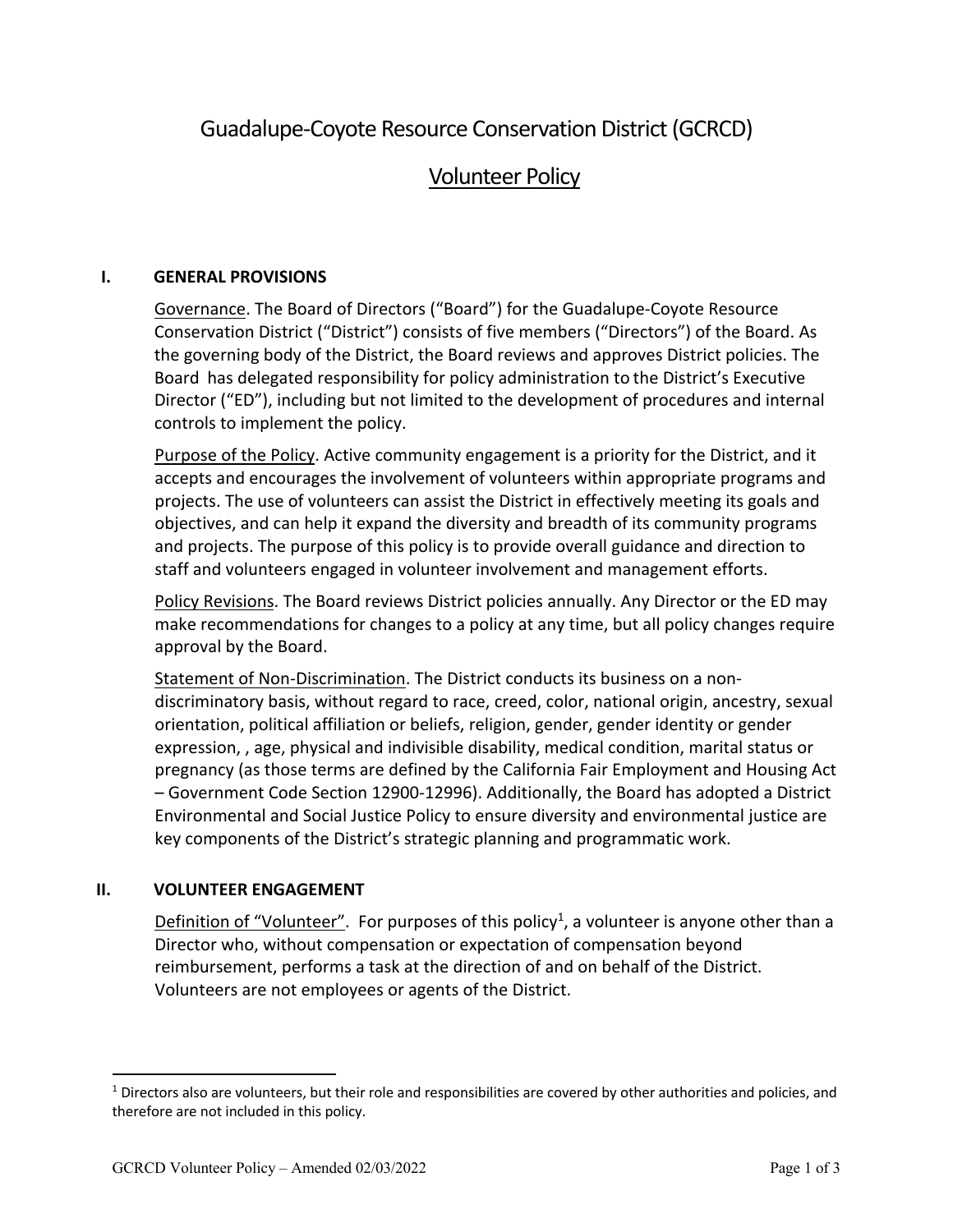Volunteer Program Management. The ED shall bear primary responsibility for management of the volunteer program, including development of the volunteer application process; recruiting and screening suitable volunteers; planning and implementing effective volunteer training and orientation programs; identifying productive and creative volunteer roles; and supervising and monitoring those placed in volunteer positions.

Volunteer Selection. Volunteers will be recruited and selected by matching volunteers' interests with work needed by the District. Interested persons shall submit an application and be officially approved by the Board prior to performance of any tasks. In the event more volunteers apply to the District than can be effectively used in a given program or project, priority will be given to selecting those applicants who have the specific skills, knowledge or abilities needed by the District and who best meet the objectives of the District's Environmental and Social Justice policy.

Volunteer Service. Volunteers serve with the understanding that such service is at the sole discretion of the District. Volunteers agree that the District may at any time, for whatever reason, decide to terminate the volunteer's relationship with the District. The volunteer may at any time, for whatever reason, decide to terminate the volunteer's relationship with the District.

Expense Reimbursement. Volunteers are not eligible for mileage reimbursement unless the activity has been approved by the Board or the ED. Volunteers who are pre-approved by the ED to make purchases related to their volunteer responsibilities may be reimbursed for actual expenses, subject to applicable provisions of the District's Financial Policy.

Insurance. Pursuant to the provisions of California Labor Code 3363.5, District volunteers are not covered by workers' compensation insurance unless and until the District adopts a resolution to extend workers' compensation coverage to volunteers or classes of volunteers that perform services for the District. Volunteers are covered by the District's general liability policy while performing activities authorized by the Board or the ED.

Conduct. Volunteer activities are to be conducted in consistency with District policy, purpose, and direction. Volunteers should perform their duties in an impartial manner, free from bias caused by their own financial interests or the financial interests of persons who have supported them.

Authority. Volunteers are not authorized to make agreements, contracts, or representations to any party, organization, or government agency on behalf of the District.

#### **III. SPECIAL PROVISIONS**

Associate Directors. Associate Directors are volunteers, but their selection, approval and responsibilities are governed by the District's Associate Director Policy.